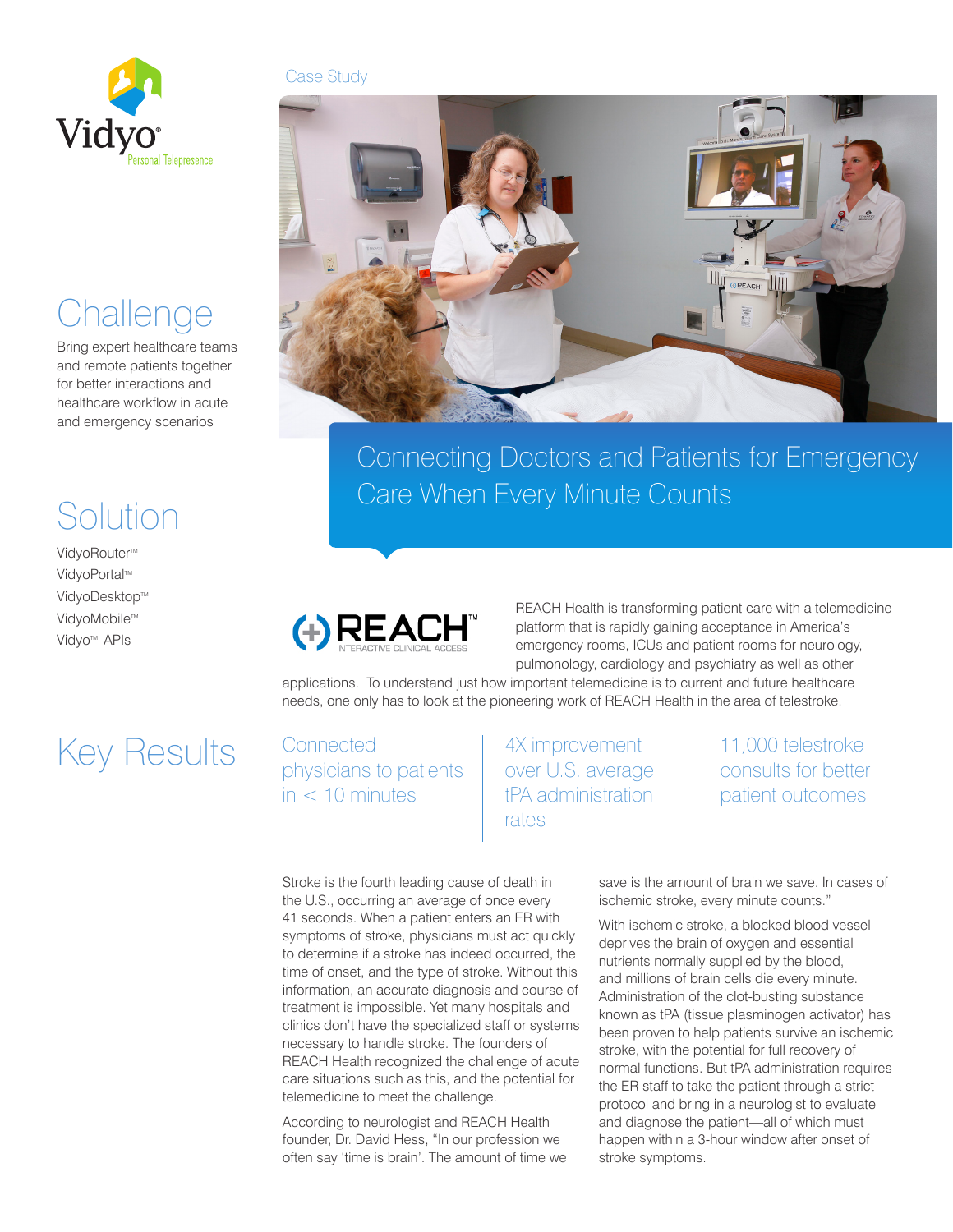"The REACH system grew out of our desire to improve the quality of stroke care by bringing physicians and patients closer together and improving clinical workflow," said Dr. Hess, who now serves as Department Chair and Professor of Neurology at Georgia Health Sciences University in Augusta. "There was particular concern for patients in rural hospitals that lack the patient density to justify a neurologist on staff to evaluate the patient, or a radiologist on staff to read the patient's CT scan images. For these patients, the nearest specialists might be too far away to reach a rural hospital within that critical 3-hour window."

*"By integrating our REACH solution with the software-based video conferencing capabilities provided by Vidyo, we enable medical experts to connect from any location in minutes to perform a remote consult."* 

## Richard Otto, President/CEO, REACH Health

#### **A Dynamic Telemedicine Platform**

"The REACH system is a software-based telemedicine platform designed by physicians to work the way physicians work," said Richard Otto, President/CEO of REACH Health. "Using the REACH system, healthcare providers can complete a clinical workflow with great efficiency. By integrating our REACH solution with the software-based video conferencing capabilities provided by Vidyo, we enable medical experts to connect from any location in minutes to perform a remote consult. In this way, they can observe and interact with the patient, check the vital signs and review the lab data much as if they are at the patient's bedside."

"This is essential in cases where the patient's diagnosis is unclear, and might require physicians in a sub-specialty on the consult," said Hess. "Vidyo gives us the ability to invite a physician to connect from any location and join a remote

consult in progress." With Vidyo, REACH system users can provide a 'guest link' to any consulting physician – all that's needed on their end is a webcam-equipped mobile, desktop or roombased device and an internet connection.

"In cases of acute stroke everything happens very fast," said Hess. "The patient may have difficulty following instructions and speaking clearly during an examination. If the telestroke system does not sync up video and audio, the exam may be difficult or impossible to do. With REACH and Vidyo, the experience is as if we're working right alongside physicians in their ER. The telepresence quality of Vidyo makes better interaction possible because we see and hear the patient clearly without frozen or broken images or delays."

"Vidyo provides physicians with remote camera control so they can pan, zoom, and tilt the camera and focus on their patients as if doing the consult in person," said Hess. "They can zoom in to look at a patient's pupils, and zoom out to observe the patient's response to instructions such as lifting their arms. They can evaluate the patient remotely with confidence in their assessment of the patient's symptoms."

"We also chose Vidyo for its ability to provide consistent telepresence quality for multipoint video conferencing, even in the low bandwidth environments typical of rural communities," said Otto. The Vidyo platform is the first and only software-based architecture that meets this requirement by dynamically optimizing video streams to the capabilities of each endpoint and network conditions.

"In acute care environments, mobility of the telemedicine system is critical and you need the ability to quickly plug in anywhere," said Otto. "The combined REACH and Vidyo solution is delivered in a mobile cart that's compact, easy to move, has good battery power, and adapts easily to various large or small hospital settings from the patient's bedside to the ER. We call it 'moving point of care to point of need'."

"Having Vidyo as part of the REACH system provides physicians with the flexibility to work from a home office, a remote clinic, or across

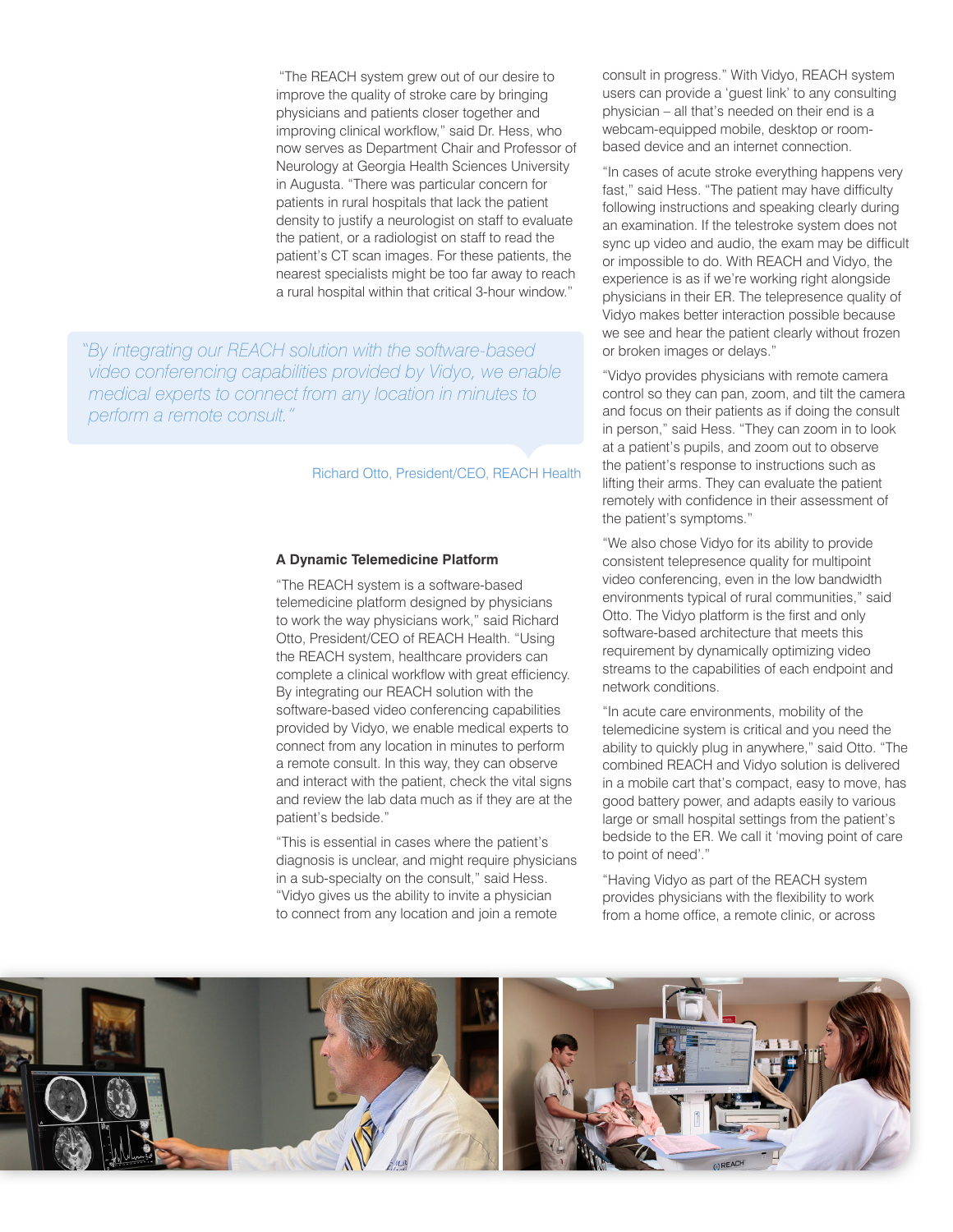the hospital campus," said Otto. "Deploying the VidyoDesktop software client to laptops supports our commitment to an immediate response whenever a call comes in. Our next step is to take advantage of the VidyoMobile app on tablet devices when we're on the move."

#### **Helping Physicians, Patients and Families**

Over the Labor Day weekend, Dr. Hess was on call. A female patient presenting stroke symptoms had arrived at a network hospital's ER. Dr. Hess logged in to the REACH system and was connected to the patient and the ER physician remotely via Vidyo within a few minutes. He evaluated the patient, reviewed her history and brain scan images, and made a diagnosis of ischemic stroke. During the remote consult Dr. Hess was also connected with the patient's family so he could explain her condition and how tPA works. "Within 30 minutes into the infusion of tPA, the patient totally recovered, without any deficit," said Hess. "To see this kind of recovery is what makes everything we do worthwhile."

*"For remote consults, the visual acuity is fantastic. It's as if the doctor is at the patient's bedside even though he may be 100 miles away. The audio, even via cell phone connection, is crystal clear. The video transmittal is instantaneous, without delays which would interrupt vital doctor-patient interaction. And the patient's clinical data and medical images can be displayed in real-time, all on one system."*

## Paul P. Hinchey, President and CEO, St. Joseph's/Candler Health System

Currently, tPA is the only approved drug for ischemic stroke. According to Otto, "The average REACH system has a tPA administration rate of 25-28%. When compared with the national average in terms of patients that could receive tPA and those that receive it, we're ahead by a factor of 4. Looking at outcomes in the total patient population, impact on patients and their families is dramatically improved by using a system like what REACH Health and Vidyo provide today."

St. Joseph's/Candler Health System is pioneering use of the integrated REACH and Vidyo telemedicine system in rural southern Georgia. According to hospital President and CEO Paul P. Hinchey, "For remote consults, the visual acuity is fantastic. It's as if the doctor is at the patient's bedside even though he may be 100 miles away. The audio, even via cell phone

connection, is crystal clear. The video transmittal is instantaneous, without delays which would interrupt vital doctor-patient interaction. And the patient's clinical data and medical images can be displayed in real-time, all on one system."

"Rural hospitals must overcome medical manpower issues to stay open and serve their communities," said Hinchey. "Our use of this telemedicine platform within a 'hub and spoke' network of hospitals has been extremely successful. We are doing clinical innovation in a rural setting and achieving good patient outcomes and satisfaction scores. Within 5 years we expect to grow to 15 spoke hospitals across southern Georgia. And by choosing a scalable telemedicine solution, it becomes more cost-effective as we expand its use."

"Because the software platform is flexible and not confined to one specialty, we'll be serving several modalities in addition to stroke. In fact, we already have new protocols in development to address other areas such as ICU, cardiology and mental health."

For St. Joseph's/Candler RN and stroke network coordinator Lynnette McCall, the integrated REACH and Vidyo telemedicine solution makes it easier to provide clinical and technical oversight to the hub and spoke facilities in her stroke network. McCall monitors clinical outcomes and ensures that all facilities follow the stroke protocol so each patient is properly assessed and receives appropriate treatment and opportunity for tPA administration.

"Administering tPA early is clinically proven to reduce disability by at least 30% for patients who receive it within the recommended window of time," said McCall. "It's not just about treating more patients, but the right patients, and achieving a reduction in disabilities across 3-month, 6-month and 1-year benchmarks."

"Often when a patient's family is connected into a remote consult they can provide critical information regarding the onset of the stroke, and they can better understand the patient's condition as well as their role as a support system during recovery," said McCall. "In many cases with tPA administration, they can see the patient begin to improve before their eyes, when moments before, the patient couldn't speak, lift an arm, or follow directions. It's emotional and moving for the family to see the recovery."

"Over the last five years, we have supported more than 11,000 remote telestroke consultations on the REACH platform powered by Vidyo, and improved patient outcomes," said Otto. "When we can treat patients within their communities, we can avoid